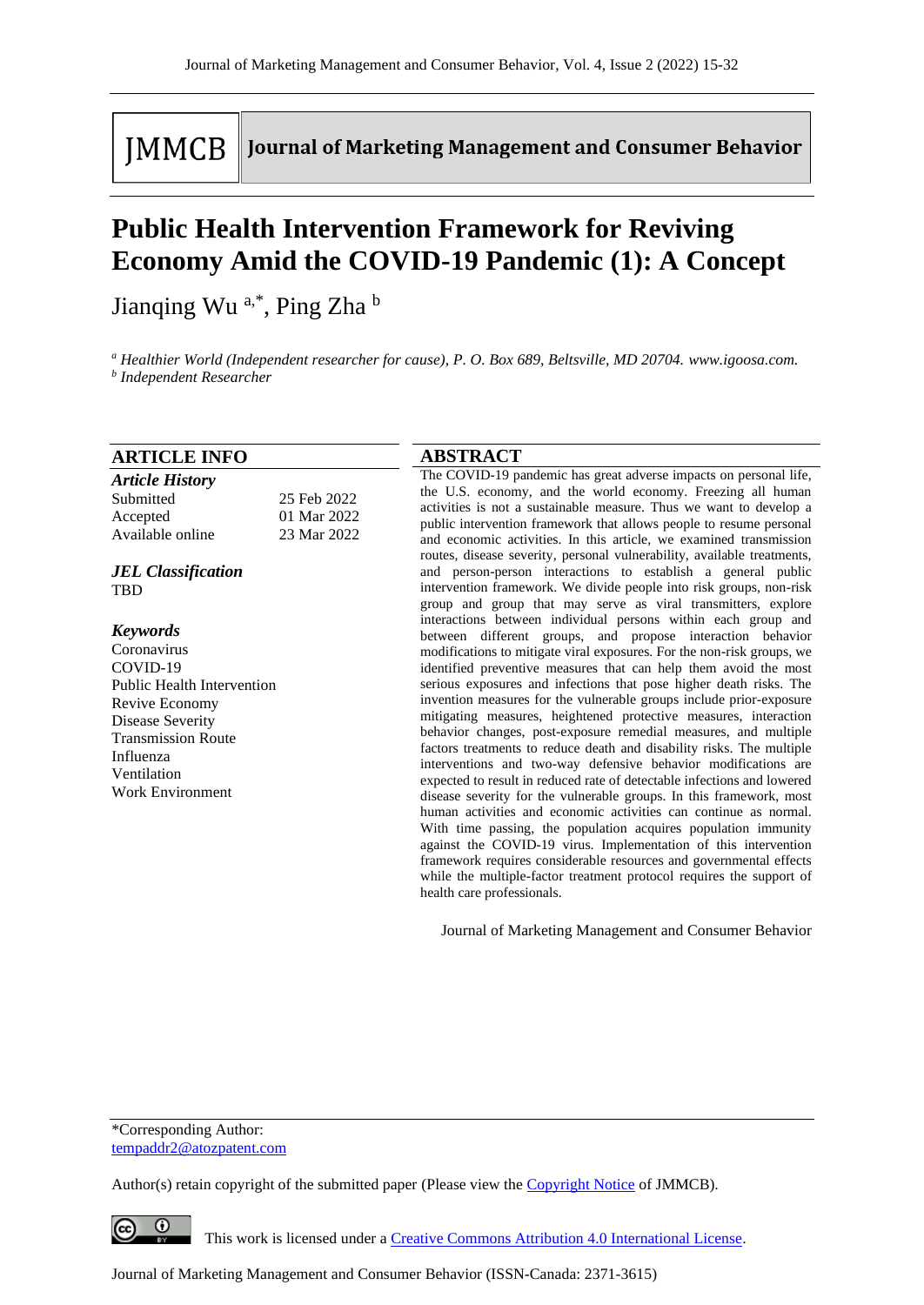#### **INTRODUCTION**

At the time of writing this article, there are 1,464,852 confirmed cases, with 85,397 deaths in nearly 199 countries [1]. In the U.S., 417,206 infection cases with 14,183 deaths were reported in 54 states [2]. China used extraordinary measures to contain the outbreak at extreme cost to its economy. Many nations used similar approach in an attempt to contain local outbreaks.

The Wall Street firm lowered its first-quarter gross domestic product forecast to -3.4% from -2.4% and its second-quarter GDP forecast to -38% from -30%. On an annual average basis, Morgan Stanley expects real GDP contracting 5.5% in 2020, the steepest annual drop in growth since 1946. The Congressional Budget Office said on Thursday that the economy will contract by at least 28% in the second quarter [3]. Labor Department reported 701,000 jobs were lost in March. As economy struggles to recover from the initial recession, if the disease's impact dissipates, the U.S. economy may pick up to 3 percent or more by 2023 [4]. This optimistic projection is based on an assumption that no more pandemic strikes.

There is no predictable treatment for the disease in medicine at this time. The hope is finding effective drugs and vaccines, but it may take at least 12 month to 18 months for vaccine to reach the public [5]. There are many viruses that could strike humans at any time. Two other coronaviruses, OC43 and 229E, were discovered in the 1960s but had circulated in cows and bats, respectively, for centuries; and other two, HKU1 and NL63, were discovered after the 2003-2004 SARS outbreak, also after circulating in animals [6]. Many of RNA viruses mutate rapidly [7] to generate new strains to defeat existing vaccines and drugs.

Breaking the chain of infection by identifying and controlling infected persons is impossible. Any diagnostic method produces a certain percent of false negative results, thus identifying all infected persons is impossible. Moreover, preliminary research from China suggests that the most common type of COVID-19 test, known as a reverse transcriptase polymerase chain reaction (RT-PCR) test, may give false-negative results about 30% of the time [8].

More than 43,000 people in China had tested positive without immediate symptoms by the end of February [9]. Those people may transmit the virus without even knowing it. Recently, the virus was transmitted in nursing home in Maryland. One local outbreak was reportedly caused by a health care worker who did not have a fever and was not screened out [10]. CDC recently stated that 25% infected persons have no symptoms.

It is obvious to see that the world cannot place its hope in medicine to contain the pandemic. Sound economic policies cannot be based on the strike of luck. The rapid increase in new cases in the U.S. and the world prompts us to examine existing measures that have been used in the fight against the pandemic and explore better intervention measures.

#### **DEVELOPA PUBLIC HEALTH INTERVENTION FRAMEWORK**

#### **A. Examine Death Risks for Different People in the Population**

We first note that medicine has complicated the disease by attempt to simplify it. Based on death data from China and the first 100 deaths in the U.S., it is clear that death risks are associated with certain vulnerable people.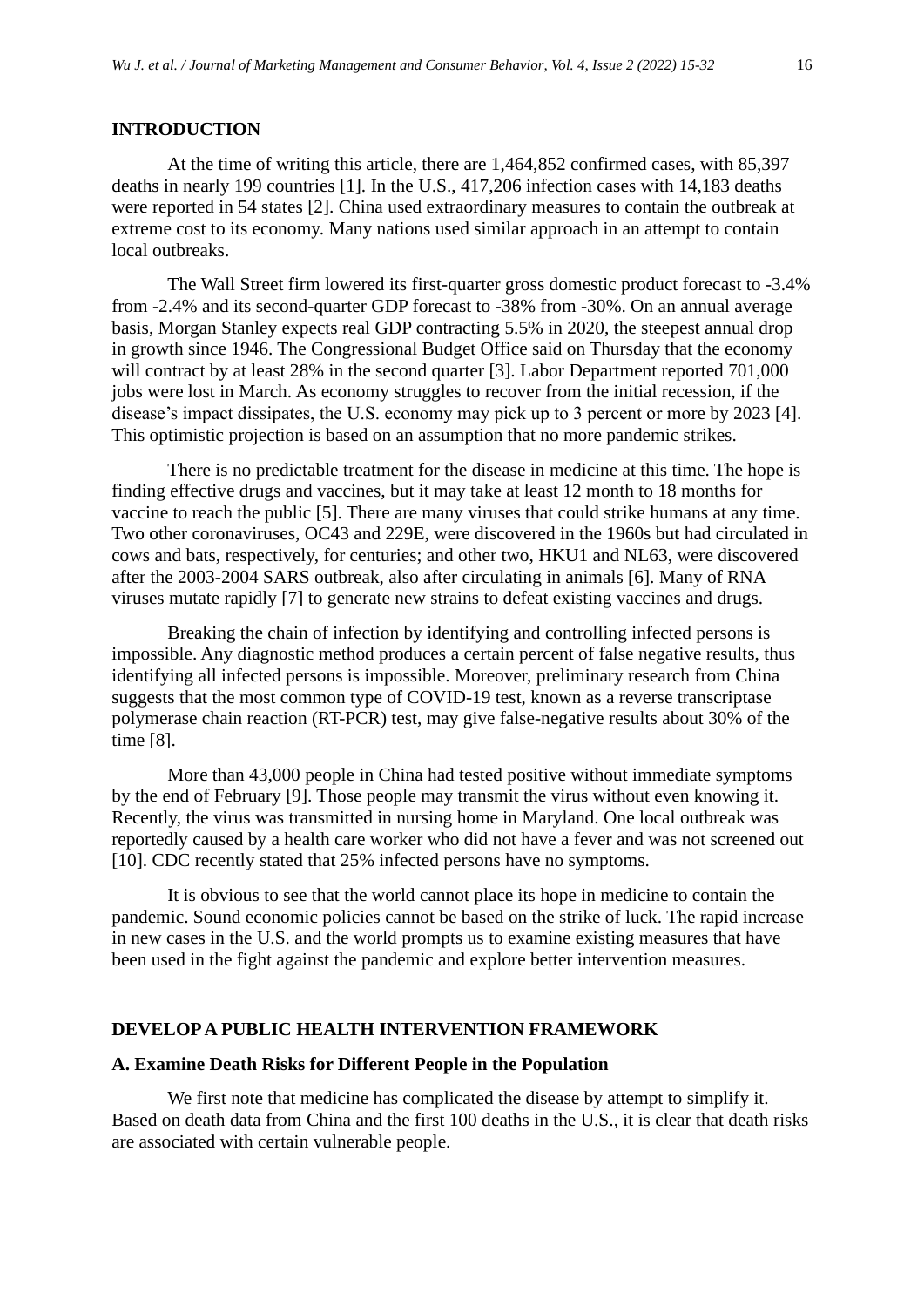Per CDC data [11], the first preliminary description of outcomes among patients with COVID-19 in the United States indicates that fatality was highest in persons aged  $\geq$ 85, ranging from 10% to 27%, followed by 3% to 11% among persons aged 65–84 years, 1% to 3% among persons aged 55-64 years, <1% among persons aged 20–54 years, and no fatalities among persons aged ≤19 years. This pattern is similar to that seen in China, and the death rate among diagnosed persons is just under 1.4% [12]. By using the population approach, this death rate is improperly applied to the population and thus creates a panic.

If we consider the COVID-19 disease in personalized medicine, the disease severity as inferred from the population's death rate is irrelevant to young and healthy people. While "locking down" is the best measure to contain an outbreak when its target population or death risk is unknown, it cannot be used on a long-term basis.

### **B. An Approach Based on the Binary Values Cannot End the Pandemic Due to Excessive Errors and Inaccuracies**

The problems in population-based studies include poor accuracy of diagnosis and causes of death on death certificates, estimates of population, people migration from areas of study, and the "ecological fallacy" [13]. Population-based studies pay attention to the characteristics of population groups as a whole. Even though, population approach has been used in medicine as the golden standard for more than a century, we have proved by rigid proof that health data cannot be summed and averaged to form model data for treating individual patients [14]. For the same reason, we assume that public health inventions based on population data is not effective because such data is inapplicable to individual persons unless the intervention has a very strong effect on all individual persons.

Epidemiological models such as deterministic compartmental model [15] use a presumption that infection takes two values: infection and no-infection. This presumption does not hold for most diseases and health properties. There is no rule that infection is caused by an identical infecting act which results in the same disease severity. Similarly, most interventions are quantitative in nature. Disease severity depends quantitatively on many parameters such as the number of viral particles, the locations of infection, host responses and immune responses. A more important factor is the relative speed between viral replication action and immune responses [16]. Thus, most important influence factors for containing the pandemic are not used in the deterministic compartmental models. In reality, if all lifestyle and activities factors are used to slow down viral replication speed and improve immune response, the disease severity is downgraded to a mild cold and the pandemic naturally disappears. This simple and irrefutable logic supports our finding that population based research methods have limited utilities.

In epidemiological studies, exposure and disease occurrence are often rated in the binary values; and occurrence of an investigated effect is rated by frequency (occurrence also in binary values). Formation of this tradition could be traced to the common law practices which always turn quantitative properties into binary values. Conversion of a health property into two possible binary values is like digitizing a sound profile by a 2-bit scheme, which naturally introduces great errors and great inaccuracies. The great distortion of health properties is one of the reasons of poor treatment results. Moreover, it is difficult to investigate multiple factors at the same time in observational studies. The findings of epidemiological studies are useful in understanding disease nature and resource allocation, but cannot be used as a guidance for treating diseases.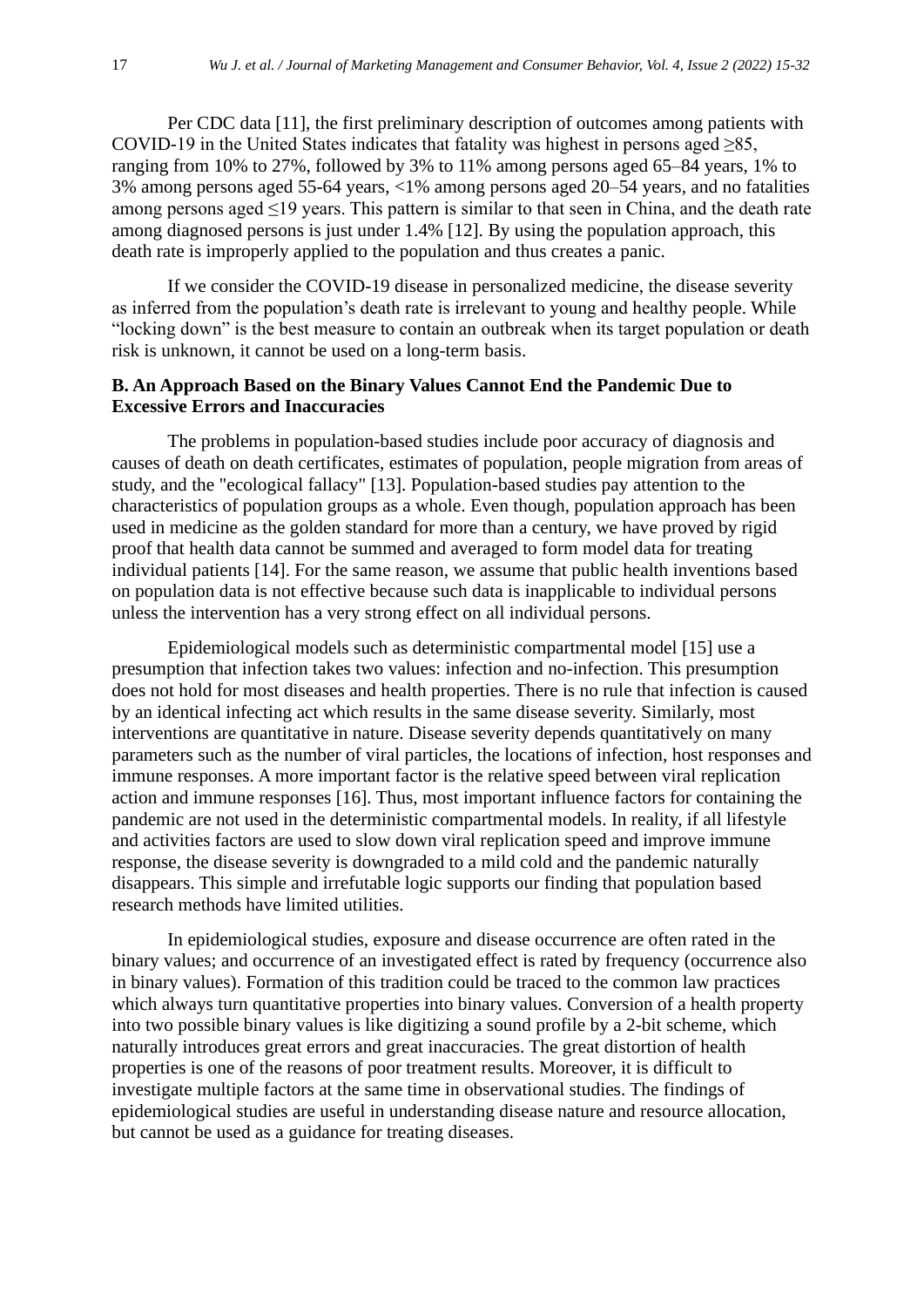Existing epidemiological models are unable to address viral and host interactions that determine the effectiveness of public health interventions. Even if an infection has stricken a person, the disease severity depends on the speed contest between viral replication and immune response [16]. A small number of infections may be cleared by innate immunity and host responses; a certain number of initial infections may result in disease symptoms; more severe infections may cause more serious symptoms. Thus, characterizing diseases by taking binary values is like a model missing all important factors. Such a model cannot address disease severity. Similarly, existing models treat interventions also in binary values, but not quantitatively. Six feet is applied to persons in all situations; but reality is that distance affects disease severity quantitatively.

The need for using the quantitative approach is that the virus cannot be treated in binary values. Getting rid of the virus is impossible. To extinguish a pandemic, a measure must be as extreme as lock-downing city, shutting down business, and quarantining all infected persons. All such extreme interventions still cannot make the virus disappear; and nothing can stop it from coming back.

Local outbreaks can happen due to false negative test results, insufficient isolation times, asymptomatic infections, chronic virus carriers, animal virus carriers, failure of distance rule, etc. All of those measures cannot achieve the best outcome. Containing the pandemic would depend on weather and good luck. Existing research models are not useful in investigating disease progression speed in infected persons.

In contrast, reducing disease severity of infected persons is much easier. We have shown with irrefutable evidence that disease severity can be altered by four classes of factors [16, 17]. By using the quantitative approach, hundreds to thousands treatment or lifestyle factors can be used and their benefits are added up to make real differences in disease outcome of each infected person. However, the quantitative approach is in conflict with the binary approach.

The binary approach not only fails to contain the outbreaks, but has precluded the quantitative approach from being used. Medical research model is also an overly simplified model [14]. If a study is intended to study one factor a time, the study naturally rejects each weak intervention because it is not strong enough to change disease outcome on the binary scale. All weak interventions are not strong enough to reach the dividing point of two values. The false result is also due to the interference of many other life and disease factors [14]. Also, the errors introduced from converting into binary values are larger than the true benefits of weak interventions so that their weak benefits cannot be detected in practice. Each weak intervention affects disease severity by a small amount or degree, but is not powerful enough to change the disease severity to the threshold for flipping the conclusion on the binary scale. Each of all weak interventions is thus rejected in turn, ending up with no cure.

We have extensively evaluated the disease severity from kinetic point of view [16-19]. All of those studies are based on the quantitative approach. Based on that framework, we first evaluate advantages and weaknesses of the current interventions.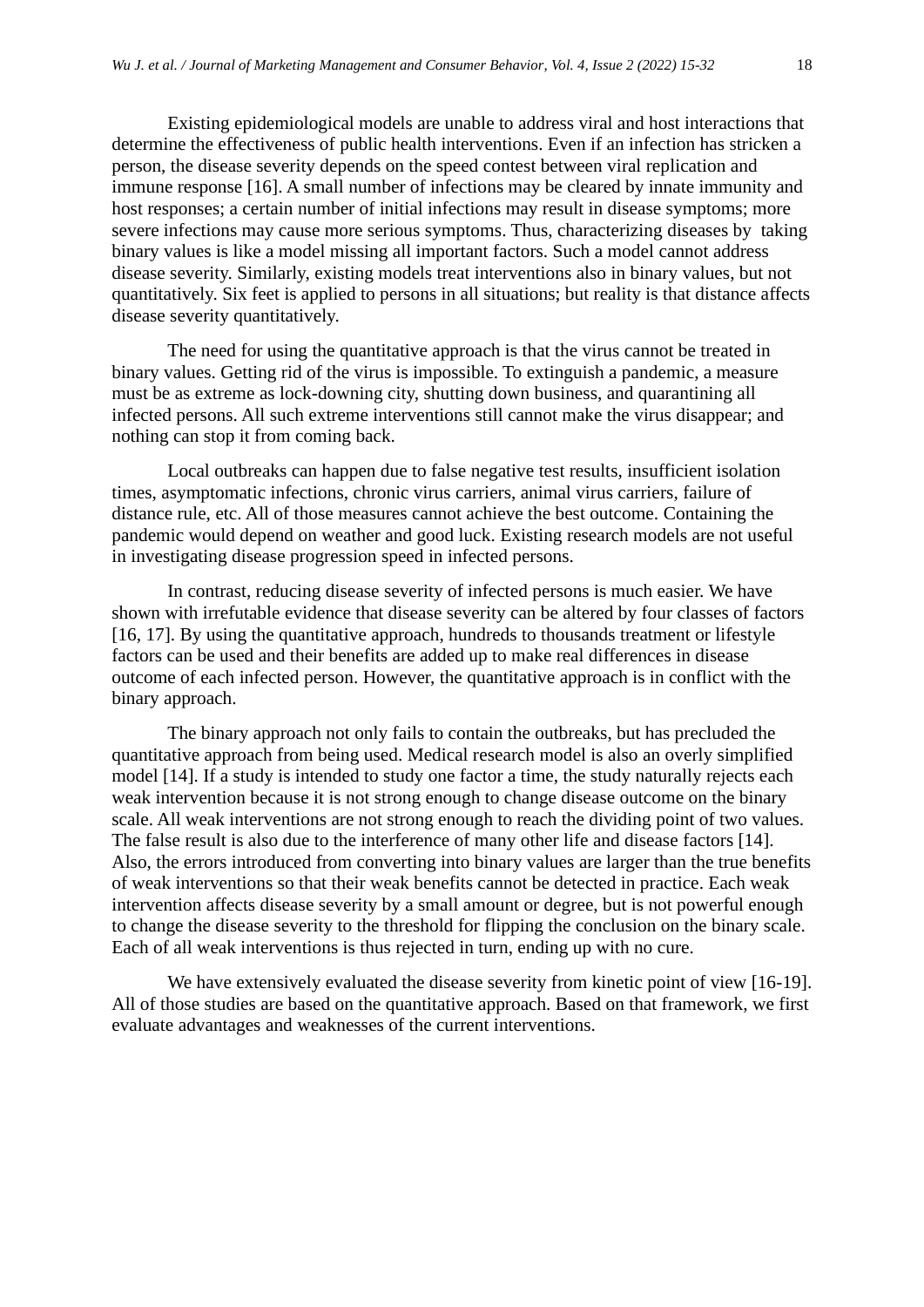

Figure 1. All persons in all groups can transmit the virus in all personal interactions in work sites, stories, and other public places. All transmissions result in a "population death rate" of 1.4%.

When the social distance rule is followed, it reduces the risk of viral transmission from infected persons to uninfected persons, as shown in Insert (a). However, the measure cannot protect the person from viral particles that have been suspected in the air or that are from people who have been in the building. Since most people still appear in some public places such as stories, restaurants, and offices without using protection such as masks. At job sites, the virus can transmit from an infected employee to other employees. When those employees visit stories or other public places, they shed the virus and contaminate the air; and the virus then infects some occupants in the public places. Sharing air in both work sites and public places forms complete transmission chains. Any person from any company may transmit the virus to anyone from other companies. When a large number of people are infected, they also visit other public places such as stories, hospitals, trains, etc. within the inoculation times, and thus transmit the virus to others who happen to be there. Thus, anyone in one family can transmit the virus to anyone in other families in any part of locality or city. The social distance intervention is clearly insufficient. The transmission chains cannot be established later to track potentially infected persons.

The outcome of the population, which is often expressed by statistical data, comprises disease outcomes of infected persons. None of personal disease outcomes is really run by statistical law like flipping a coin. Public health interventions can alter the disease outcome of the population by influencing individual persons. When the interventions are applied to persons, the prediction of a traditional epidemiological model will be defeated. Therefore, the strategy is to mitigate disease severity for individual persons.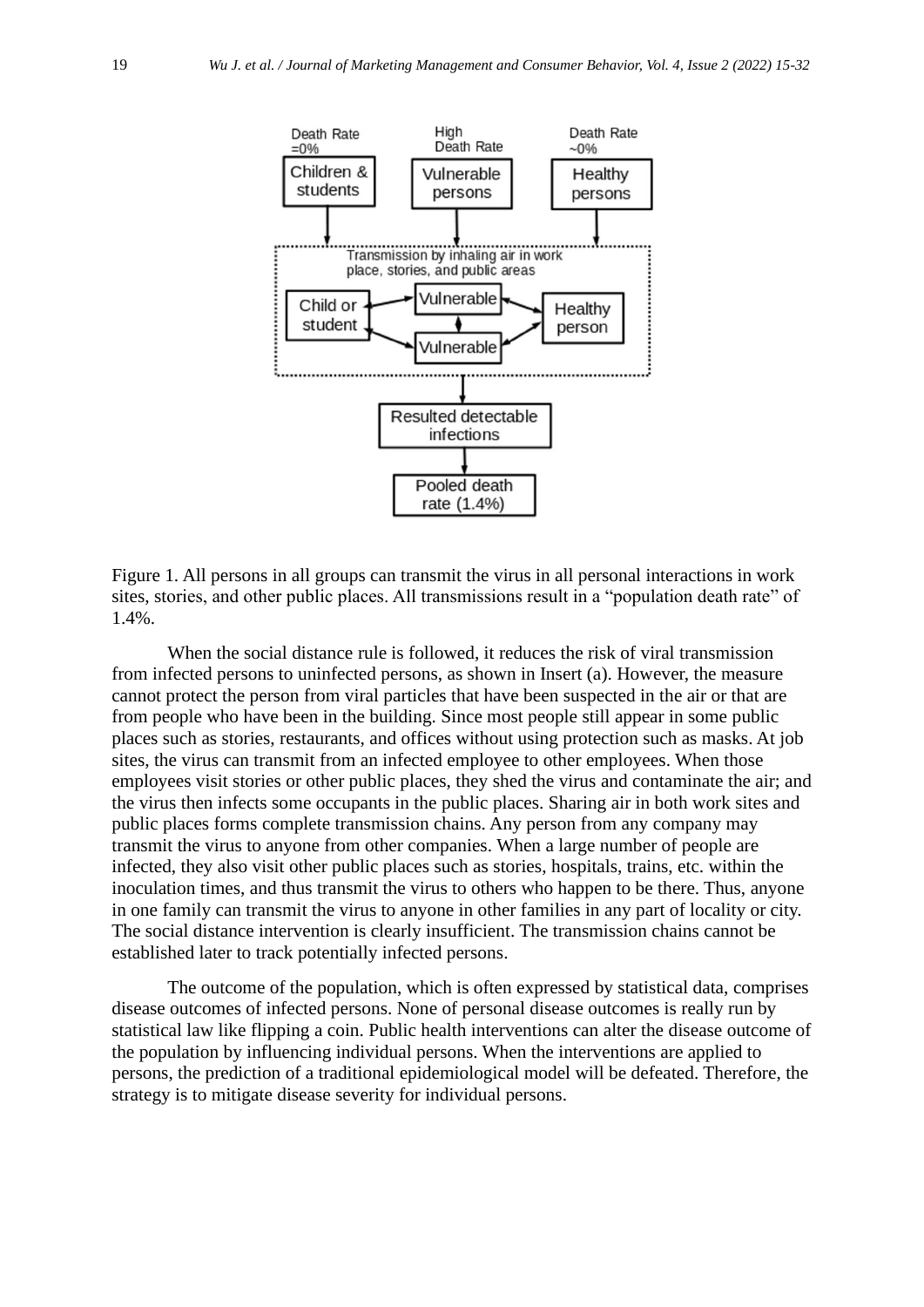

(a) Social Distance and Lockdowns (most effective)

(b) Transmission In Closed Public Places (stores, offices, etc.)



Figure 2. Social distance and lock-down can completely break the chain of transmission as shown in Insert a. However, people can transmit the virus through shared air in closed or poorly ventilated public places such as stories, offices, restaurants, classrooms, trains, buses, ships, airplanes, etc.

Lock-down is an effective measure if it can completely bar all personal contacts and interactions. If persons must contact others briefly, additional measures must be taken to prevent the virus from transmitting through air. To stop transmission in brief contacts, all persons must wear masks to block the transmission shown in Insert b. Lock-down can be defeated if viral transmission is not stopped during those brief personal contacts in closed public places.

#### **C. A Concept Public Health Invention Framework**

We note that the disease causes only about 1.4% death rate among all infected persons. High death rates are identified for the vulnerable people. Thus, enhanced interventions and mitigation measures can be directed to the small number of vulnerable people. As we also found that the disease severity depends on a large number of factors, and a large number of measures can be used to mitigate disease severity in a long time window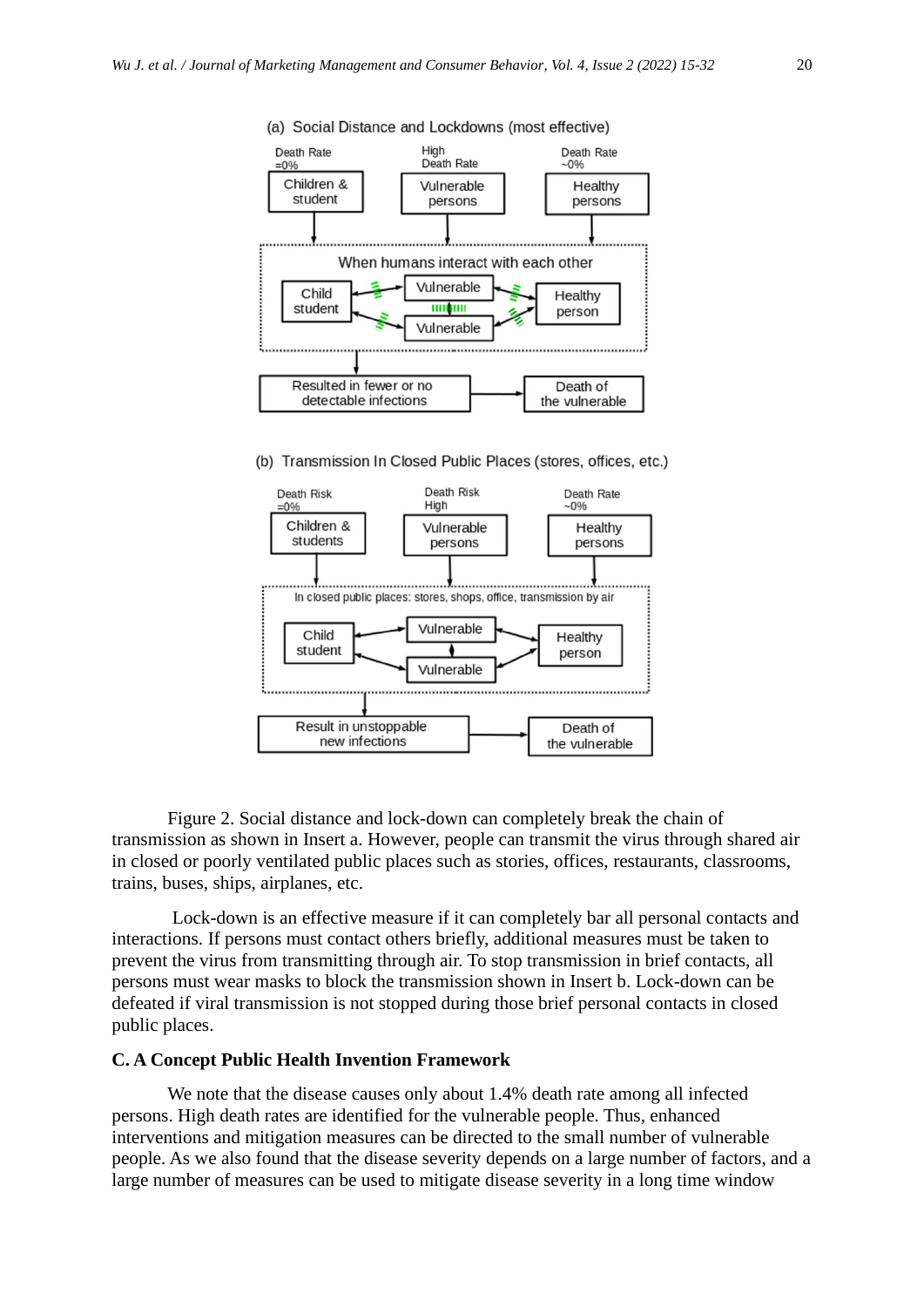from before the infection to post recoveries. The reasons for using those measures have been discussed in our articles [16, 17]. A complete set of preventive and mitigating measures are shown in Figure 3.

In this concept intervention framework, we classify all people into three main classes: those who attend schools and universities, those who are healthy and working, and those who are vulnerable to the virus. The children and students continue attending their schools; and healthy persons, with limited exceptions, do their regular things, engage normal social activities, and do their regular jobs. However, the vulnerable people are protected by five lines of intervention measures: prior-exposure measures, heightened protective measures, personal interaction manner modifications, post-exposure remedial measures, and multiplefactor treatments.



#### A Intervention Framework for Reviving Economic Activities

Figure 3 shows all public health intervention points (1- 9) by green lines. The focus is not breaking chain of infection, but reducing disease severity, particularly, the death rate and disability rate for the vulnerable group. It is not necessary to use measures at all invention points. The prior-exposure measures are taken to improve personal resistance to the virus, and may include anything that can inhibit viral replication, boost antiviral immunity, improve lung micro-circulation, and improve organ functions. Heightened protective measures include everything that can protect the vulnerable persons in all kinds of scenarios. This line of measures may change working settings, improve ventilation, and using protective devices such as masks in daily activities. The third line measures are defensive personal interaction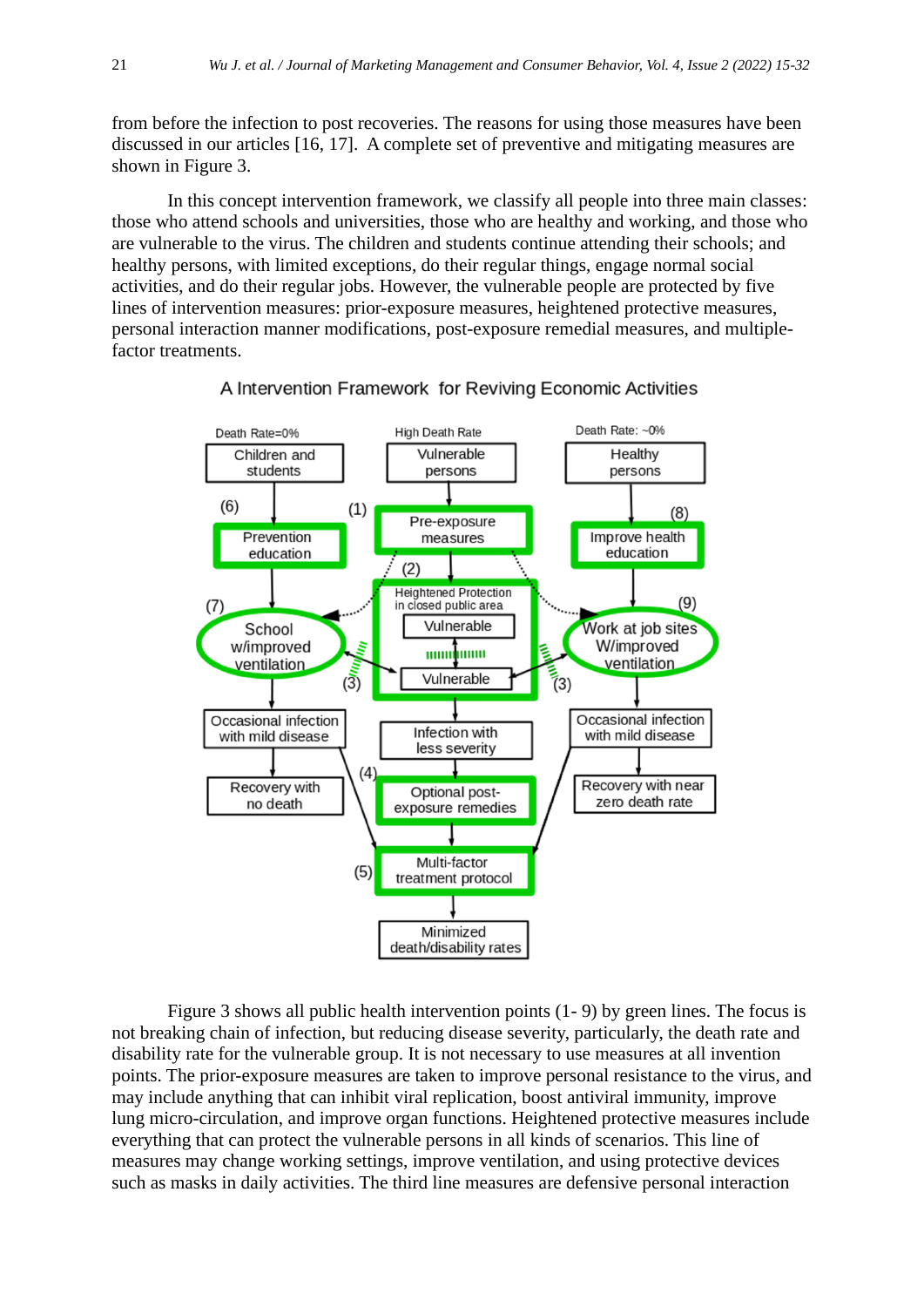manners, which are exercised by both sides of interacting persons. Those measures are employed to reduce disease severity with limited impacts on infection rate.

If vulnerable persons get the disease, they are treated by using multiple factor health optimization method. Drugs may be used as important component, but a large number of other factors are used to slow down viral reproduction, speed up immune response, and improve lung-waste removal efficiency. The measures are used collectively to reduce the area between the viral reproduction curve and the immune response curve, and the draining of inflammation products, metabolic by-products, and wastes from immune responses.

All vulnerable persons may be encouraged to take post-exposure remedial measures if they realize that have been exposed to the virus in significant levels. The measures are taken promptly after suspected exposures. Remedial measures may include washing off nasal cavities using non-irritable salty water, altering physiological body conditions, or any newly found methods for cleaning or inactivating remaining viral particles on the respiratory track.

For children and students, the main intervention measures are education to improve their understanding of preventive measures and person-person interaction manners. In a longterm plan, school ventilation systems should be systematically upgraded so that they are capable of reducing viral concentrations to background levels when a significant number of students are shedding the virus.

For healthy persons, intervention measures include doing necessary exercises to improve holistic health and increasing organ functional capacity, and learning preventive knowledge. The main education point is avoiding worst lung exposure that would result in widespread lung infection and big mistakes in fighting an infection. Another measure is to improve ventilation systems so that the systems can filter out most virus-containing particles from the air.

The intervention framework is only a concept. Each of the interventions at each point should be used to achieve as best protection as possible. The effectiveness of each intervention is determined in a quantitative basis. Every health or disease property in nature is from zero to a maximum value. The property is not rated by a threshold point as a dividing point for two values. The quantitative approach is reducing errors that can defeat the effort of interventions. The 6 feet social distance may be insufficient in some cases; the 14-day isolation time may be too short for some persons; viral tests may fail to capture infected persons; active patients may be discharged on false negative results; patients may experience relapsed infections; infected persons may have no symptoms; people may get repeated infection due to immune compromise, etc. There are many reasons for failure to break the chain of infection. For all those reasons, the binary approach is replaced by the quantitative approach.

Using the quantitative approach can avoid errors that could be introduced from using the binary scale. However, the three classes in Figure 3 are similar to a binary scale. When people are classified only in three classes, very different people are treated in the same way as in the case of using the population approach. The central blocks could be drawn as several lanes, each of which is for a sub class of vulnerable people. The sub classes may include one for people with lung problems, one with kidney problems, and one with immune system problems, etc. Moreover, a healthy person may choose to follow the intervention measures for the vulnerable to achieve highest safety margins in some circumstances. Specific interventions are tailored to each sub class. For those with suppressed immune systems, the preventive measures at point 1 may be used to get rid of heavy metals that cause it; but for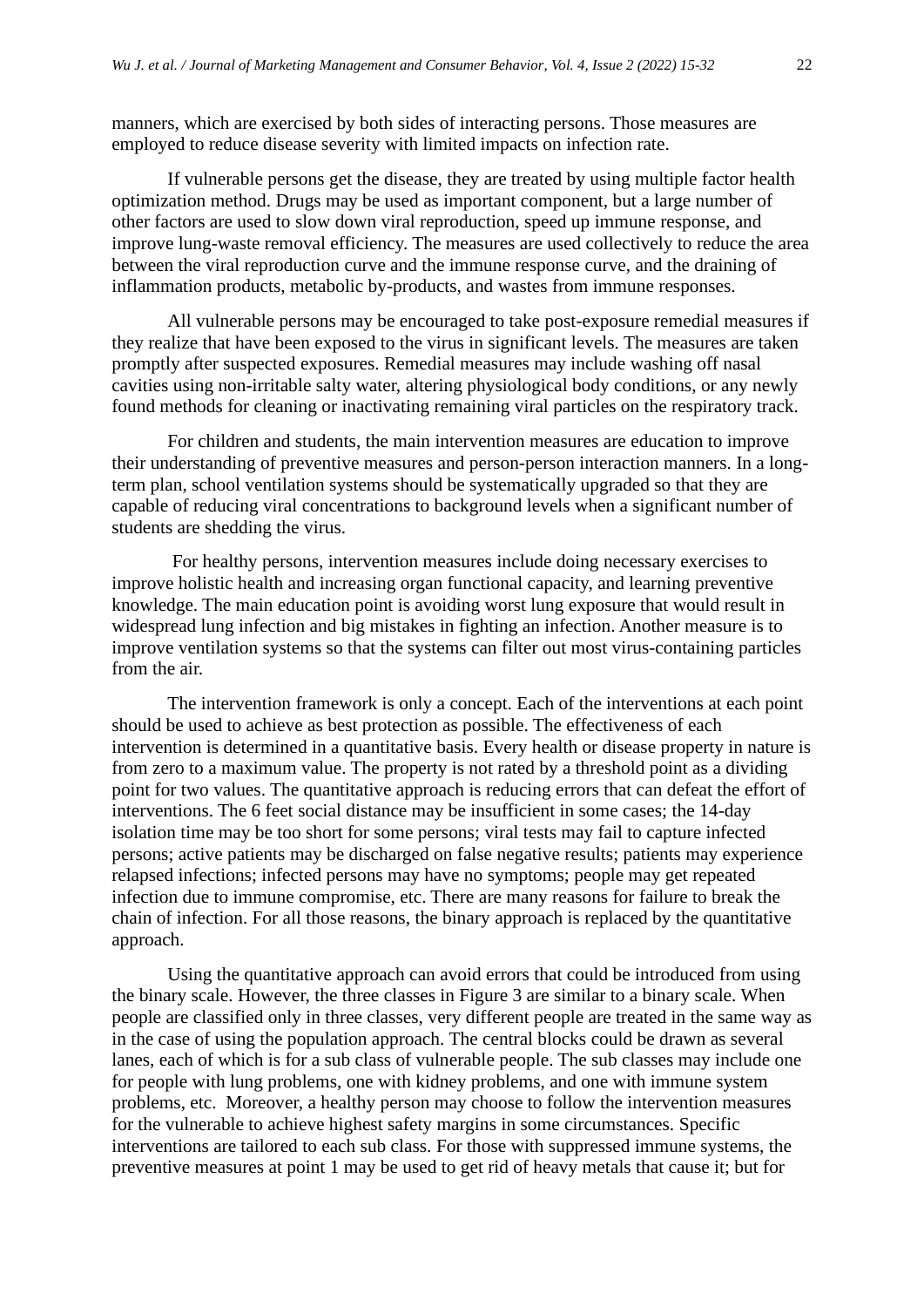those with heart problems, the measures are to remove stored fats, improve micro circulation, etc. The measures in any point are different, depending on specific persons, their health conditions and circumstance. If an infected person is a super-viral spreader, the distance for social distance in point 2 should be longer.

Figure 3 can be reduced to a binary intervention framework if the COVID-19 pandemic loses its threat to human life or effective treatments are found. In this case, effective interventions do not require high accuracy.

People are taught to exercise due care in interacting with people who have been released from quarantines or on negative viral test results. The goal is reducing viral amounts in all viral exposures. The lowest viral amount is associated with the lightest disease severity. When better intervention measures are used, observable disease severity will become lower. While a better intervention often appear to be trivial if it is evaluated on the whole population due to averaging effects. It can have large impacts on those people if the intervention is tailored to their conditions. The expected results from using better interventions are fewer persons get infected; fewer persons get severe diseases; more persons do not experience disease symptoms; and survivals have less lung damages.

The level of due care in human interactions should vary, depending on persons and circumstances. The required effectiveness degree of each measure is commensurate with personal vulnerability, expected transmission risks, environmental factors, and threats to others. Each intervention point also depends on outbreak or seasons. In an outbreak season, high duty of care should be exercised by both persons who are interacting with each other. While six feet distance may be used as a default distance for convenience, it could be 5 meters if one person or both persons are more vulnerable, one person is ill, environment is unfavorable, or one of the persons is under emotional distress. In a non-outbreak season, the level of duty of care in an interaction between a child and a healthy adult is the minimum. In contrast, both sides should exercise higher duty of care in an outbreak season. For doctors who routinely contact people, protective measures should be taken with the highest duty of care.

The outcome of a population is the sum of outcomes of individual persons. Improved interventions on personal levels are expected to alter the disease outcomes of the population. Population death rate depends on medical treatments effectiveness. If intervention measures lower death risk or disability risk on each person by a certain amount, the measures could roughly reduce the population's death rate or disability rate. Notwithstanding the nonlinear and complex relationship between disease severity and interventions, we expect that the beneficial impacts of interventions could be enough to substantially reduce population's death rate.

Due to influences of population approach, the performance of interventions is often judged by population data. However, the effectiveness of treatments must be based on individual persons in personalized medicine [14, 16, 17]. Any population-based measure is poor or unworkable. A health care worker who would infect a large number of people under the binary interventions may infect fewer persons as a result of using preventive interventions quantitatively. The measure may help the worker to reduce the amount of shed virus. This necessarily results in less severer outbreak from this worker. Further better outcomes for infected persons may be achieved by using preventive, remedial, treatment and recovery measures, resulting in a higher survival rate. When personal data are pooled together to generate population data, the interventions actually achieve better performance.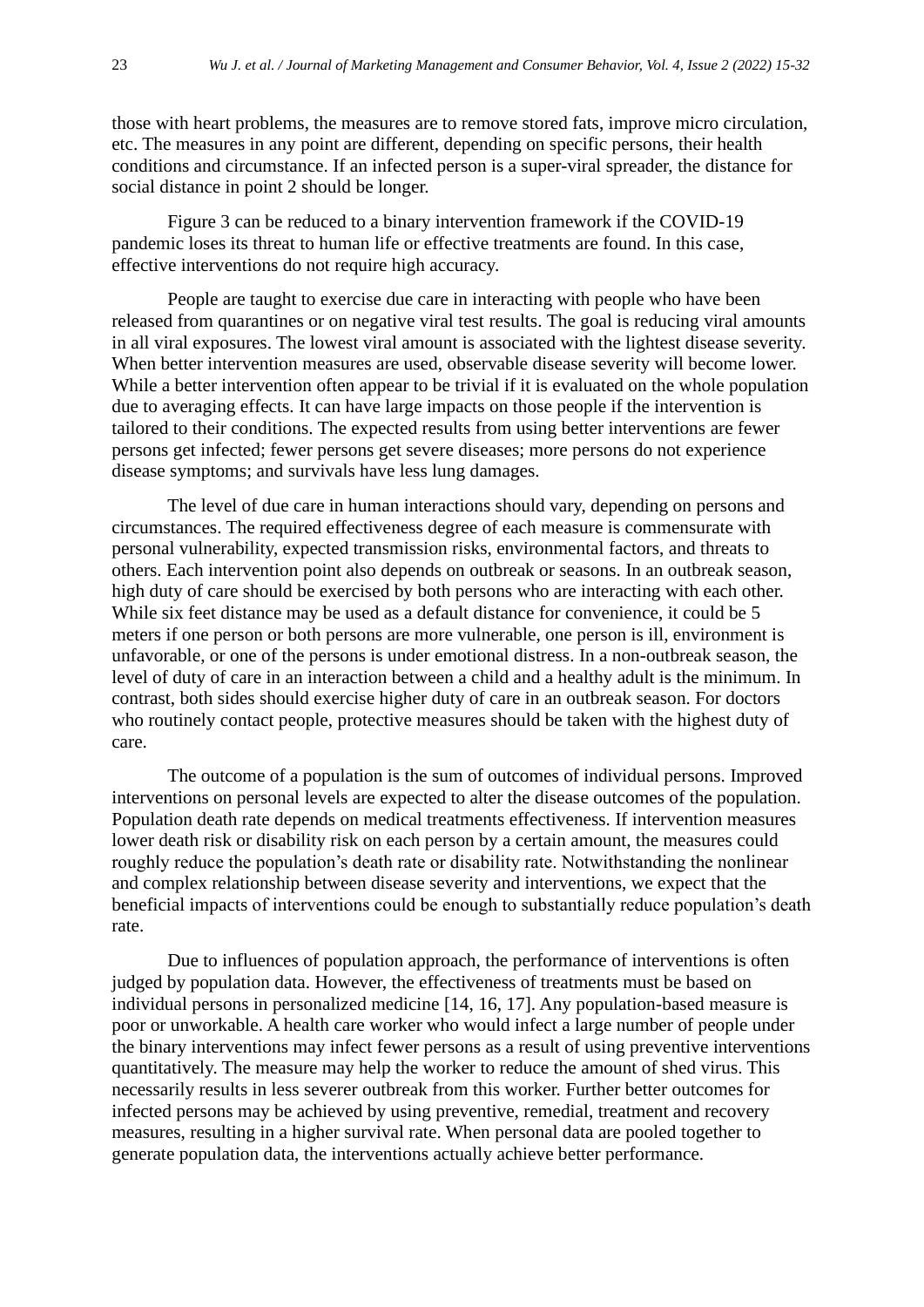If the intervention framework is implemented well, it should have same effect as the lock-down measures because every transmission routes are blocked. However, this framework will not show immediate benefits if a large number of infected persons are in inoculation periods. They show up their symptoms before the framework starts working.

#### **D. Analysis of Well known Public Health Interventions**

Some public health interventions are shown in the following table. We also include measures that have not been used in the U.S. and many Western nations.

Table 1. Performance of Public Health Interventions, their Weaknesses and Reasons of Failure.

| Interventions                                                         | Effectiveness                                                                      | Evidence                                                                            | <b>Reasons of Potential</b><br>Failure                                                                                       | Comments                                                                                                           |
|-----------------------------------------------------------------------|------------------------------------------------------------------------------------|-------------------------------------------------------------------------------------|------------------------------------------------------------------------------------------------------------------------------|--------------------------------------------------------------------------------------------------------------------|
| 1. Lock-down                                                          | Highly effective                                                                   | China COVID-<br>19                                                                  | If people live in a<br>crowd city, it is<br>unfeasible.                                                                      | Extreme cost, and<br>cripple economy and<br>ruin long term health.                                                 |
| 2. Improved<br>ventilation/elec<br>trostatic<br>particle<br>collector | Most effective in<br>working place,<br>and closed public<br>place                  | Breathing viral<br>particles in air is<br>the most lethal<br>transmission<br>route. | Poor system fails to<br>filter out viral<br>particles.                                                                       | Expensive for<br>remodeling the<br>systems                                                                         |
| 3. Wear a mask                                                        | Being very<br>effective to<br>reduce disease<br>severity                           | Indirect<br>evidence: reduce<br>80% to 99% of<br>viral particles.                   | If a person is in a viral<br>environment too long,<br>leaked viral particles<br>are accumulated to<br>make infections worse. | For an infected person,<br>wearing a mask can<br>prevent internally-<br>borne virus particles<br>from escaping.    |
| 4. Social<br>distancing                                               | Effective to stop<br>transmission by<br>coughed droplets<br>and large<br>particles | Large droplets<br>fall into the<br>ground quickly.                                  | It may be ineffective<br>in some cases; and<br>ineffective to small<br>particles in air. Big<br>risks from its abuse.        | Disease severity<br>depends on health,<br>ventilation, air<br>movement, etc. Six<br>feet is not a magic<br>number. |
| 5. Use of<br>groves                                                   | (Unknown)                                                                          | Prevent virus<br>from entering<br>skin or soft<br>tissue.                           | It is unnecessary based<br>on China evidence. It<br>may help for doctors.                                                    | It generates a huge<br>amount of<br>environmental wastes.                                                          |
| 6.14-day<br>observation<br>time                                       | Limited                                                                            | Most people<br>have less than 14<br>days incubation<br>time.                        | Incubation time for<br>some persons are<br>much longer.                                                                      | Incubation time is a<br>complex function; and<br>infection after 14 days<br>may revive an<br>outbreak.             |
| 7. Viral tests                                                        | Limited                                                                            | Test data<br>showing correct<br>test result.                                        | False negative results<br>due to incubation time,<br>test skills, and defects<br>in test kits are<br>common.                 | 5%-30% false<br>negative rate can<br>revive an extinguished<br>outbreak.                                           |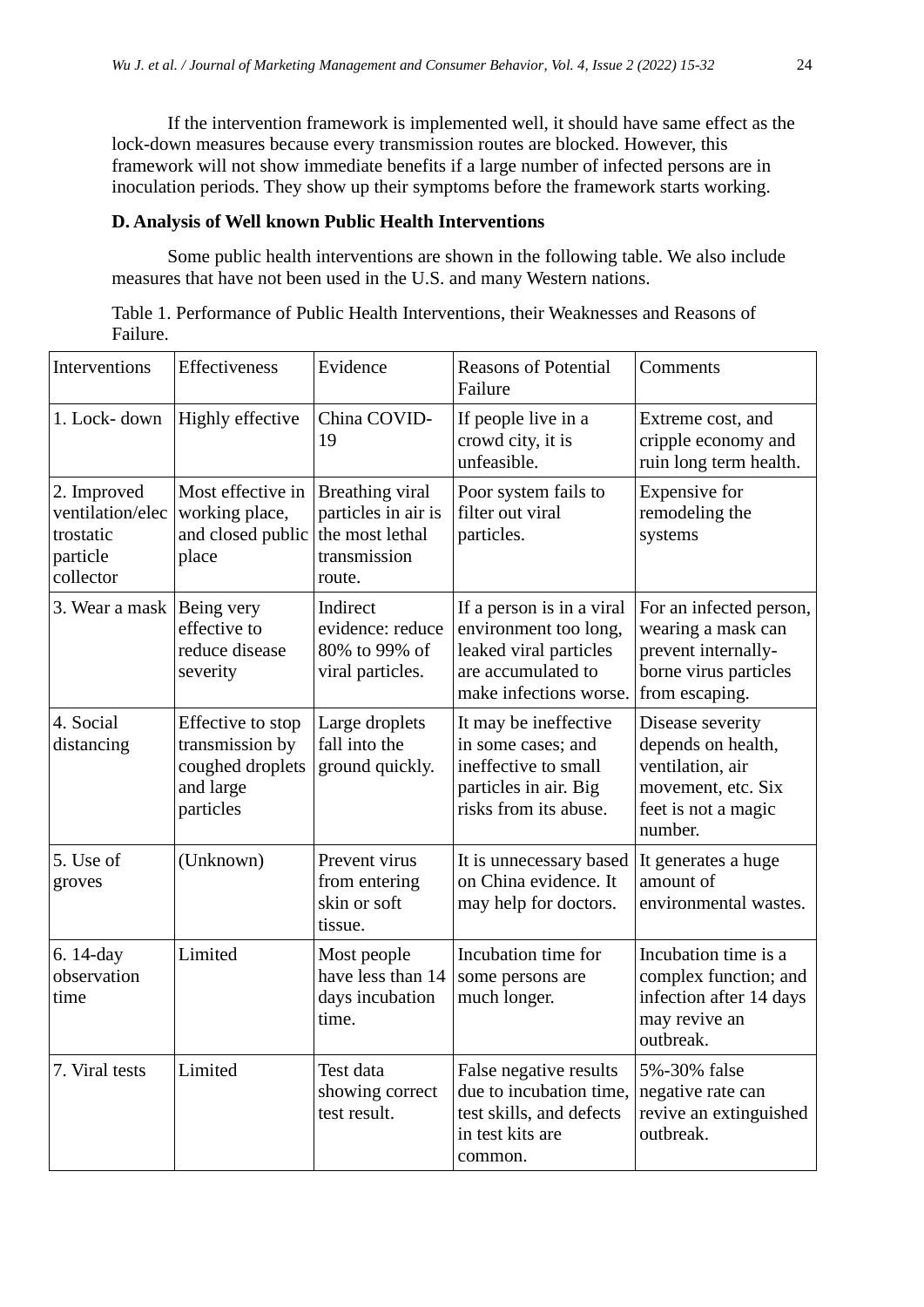| 8. Protective<br>uniforms,<br>goggles, etc.     | Questionable,<br>but may help in<br>heath care<br>settings.                              | Uniforms shield<br>viral particles.                                    | (Other transmission<br>route such as breathing<br>air is more important)                        | Waste too much<br>resources for<br>production and<br>cleaning up.                                                                |
|-------------------------------------------------|------------------------------------------------------------------------------------------|------------------------------------------------------------------------|-------------------------------------------------------------------------------------------------|----------------------------------------------------------------------------------------------------------------------------------|
| 9. Using<br>disinfectants                       | Presumed to be<br>good, but over-<br>doing is a<br>problem.                              | <b>Based on</b><br>evidence it can<br>inactivate virus                 | (Skin is not a lethal<br>transmission route)                                                    | It can strain resources<br>if it is used too often;<br>may cause chronic<br>poisoning to users.                                  |
| 10. Personal<br>isolation                       | Effective, but<br>pose some risk to<br>family members.                                   | Break chain of<br>contact.                                             | Transmission through<br>family members or<br>close persons                                      | Much better than<br>quarantine.                                                                                                  |
| 11. Quarantine                                  | <b>Effective</b> for<br>protecting the<br>pubic, but very<br>bad for infected<br>persons | Break chain of<br>infection.                                           | Cross-infection,<br>successive infections,<br>emotional distress and<br>damages                 | Need to design air<br>ventilation systems to<br>avoid cross infections.<br>It should be used if<br>disease agent is very<br>new. |
| 12 Anti viral<br>drugs                          | Can be effective<br>if it is used early                                                  | <b>Based</b> on<br>population trial.                                   | Some people do not<br>respond and have long<br>term side effects.                               | Side effects are<br>presumed.                                                                                                    |
| 13. Other drugs Depend                          |                                                                                          | <b>Based on</b><br>population trials.                                  | Some people do not<br>respond; and generally<br>have long term side<br>effects.                 | None at the present<br>time                                                                                                      |
| 14. Prior<br>exposure<br>measures<br>(anything) | Depend, but<br>work slowly, but<br>could make<br>differences.                            | <b>Based</b> on<br>medical study<br>findings.                          | Not necessary for very<br>healthy persons                                                       | Lack a culture of using<br>it; and takes time to<br>see benefits.                                                                |
| <b>15. Post</b><br>exposure<br>remedies         | Limited options,<br>and more may<br>come in future                                       | Based on viral<br>action times,<br>latent time or<br>inoculation time. | If such remedies are<br>used too later, they<br>have less benefits.                             | Most people do no<br>believe them, but can<br>make different<br>outcomes.                                                        |
| 16. Multiple-<br>factor<br>treatment            | Can be highly<br>effective, but<br>require<br>knowledge to use<br>it.                    | Based on<br>medical study<br>findings                                  | Lack of interest;<br>wrong treatment<br>factors, see "no effect"<br>due to use binary<br>scale. | Lack culture of belief<br>of using it; and take<br>time to see benefits.                                                         |

Each of the interventions based on the binary scale can cause problems in various situations. When those measures are used per population-based approach, they are either excessive or insufficient. If people rely on fixed rules rigidly, uncontrolled viral transmission can revive an extinguished pandemic. Masks may be worn to ruin the lungs in infected persons and certain people with diminished lung functions; six feet distancing may fail to protect certain persons in certain circumstances; groves and protective uniforms may be wasted if the lungs are wildly open to airborne virus; the 14-day incubation time may be too short for some persons; a negative test results may be incorrect for a large number of reasons. Each instance caused by any of those errors can cause local outbreaks. Due to long incubation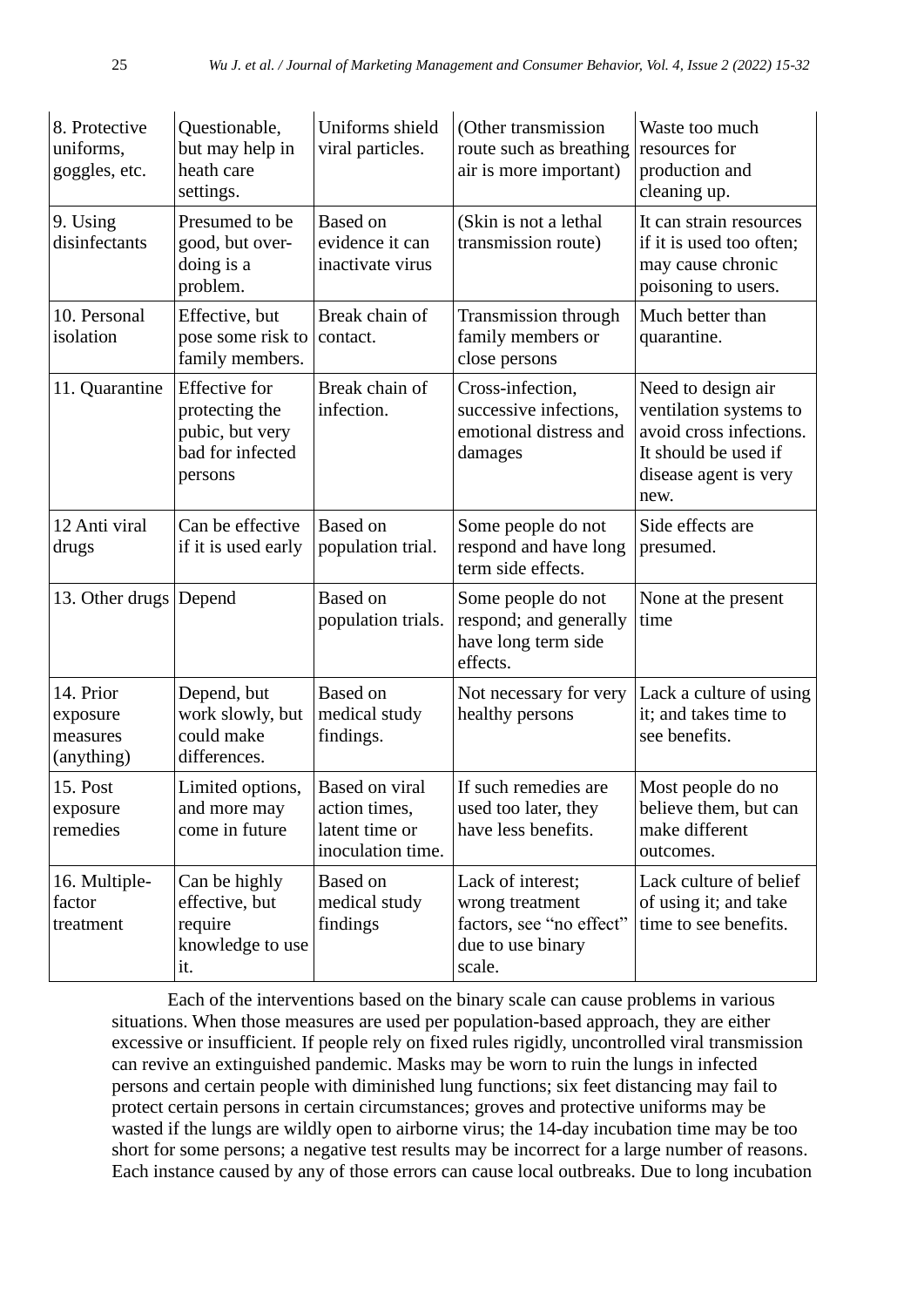times and lack of symptoms, the virus can be transmitted to others before the infected person even knows his infection. Thus, breaking chain of infection is impossible.

A vast number of those problems can be resolved by the quantitative approach. It is not premised on the notion to extinguish the virus and any error will not defeat the performance of such interventions. Moreover, since interventions are used to achieve a best result, an error can only nullify some safety margin built in the framework. Such errors cannot completely defeat the interventions as in case of a binary approach. The goal is not to prevent all infections or extinguish the virus, but to reduce disease severity by using multiple layers of protective measures. If the first layer of measures fails, the second, third, fourth layers will work, all being intended to reduce disease severity. The final goal for the population is accepting the virus as a common illness, and build population immunity, more accurately stronger physical bodies, against the virus.

### **E. Disease Severity Is a Continuous Property Controlled by Viral Load and Many Other Factors**

The merit of the proposed intervention framework lies in use of the quantitative approach. The poor performance of existing interventions is clearly caused by the use of the binary approach. The COVID-19 disease and all health properties are quantitative properties that can be best modeled by quantitative models. Disease severity may be defined by death rate, disability rate, and other suitable properties such as days of recovery, temporary organ function loss, costs of essential treatments, etc. The most important parameters are death rate and disability rate. Even though death is a binary property in most cases, all known causes that cause death are continuous properties. The causes of death in COVID-19 are lung damages or lost lung function, reduced oxygen saturation degree, impaired heart function, impaired renal functions, etc. Regardless of the final cause of death, viral reproduction speeds are always determinant factors. Since lungs are the primary target organs, the total number of damaged cells and severity of damages of lung cells must be the most important factors. Thus, disease severity depends on the number of infection points where the virus makes entry and viral replication speeds at each infected site. None of those factors is a binary property.

We show that initial infection points, subsequent successive infection points, and viral reproduction speeds at each point are all continuous properties. Classical infection theories imply that, as the viral concentration increases, the percentage of cells infected with at least one viral particle increases [20]. When more cells are infected, the virus obviously causes severer damages. Under the well accepted viral collective infection theory [21-25], viral spread is often facilitated by groups of virus forming complex infectious structures. The required virus-virus interactions within a small viral molecular interaction distance imply that infection requires certain viral concentrations and may require a minimum time to form infectious structures. None of them is a binary property.

Human lungs normally have about 600 million alveoli (although the number may differ). Each alveolus may be made of 40 type I cells and 77 type II cells [26]. So, the lungs have about 70 billion cells that are exposed to the internal air way by well structured airway channels. When the statistical process applied to the lungs, it is inevitable to reach the conclusion that the virus can make entries in any part of lungs at similar or varying probabilities. Moreover, the virus may attack each of the cells even though host responses triggered by infected cells might affect the chance of infecting neighbor cells.

The virus particles are accumulated by time. Based on influenza study, normal (tidal) breathing can shed viral particles by the exhaled air [27]. Exhaled influenza virus RNA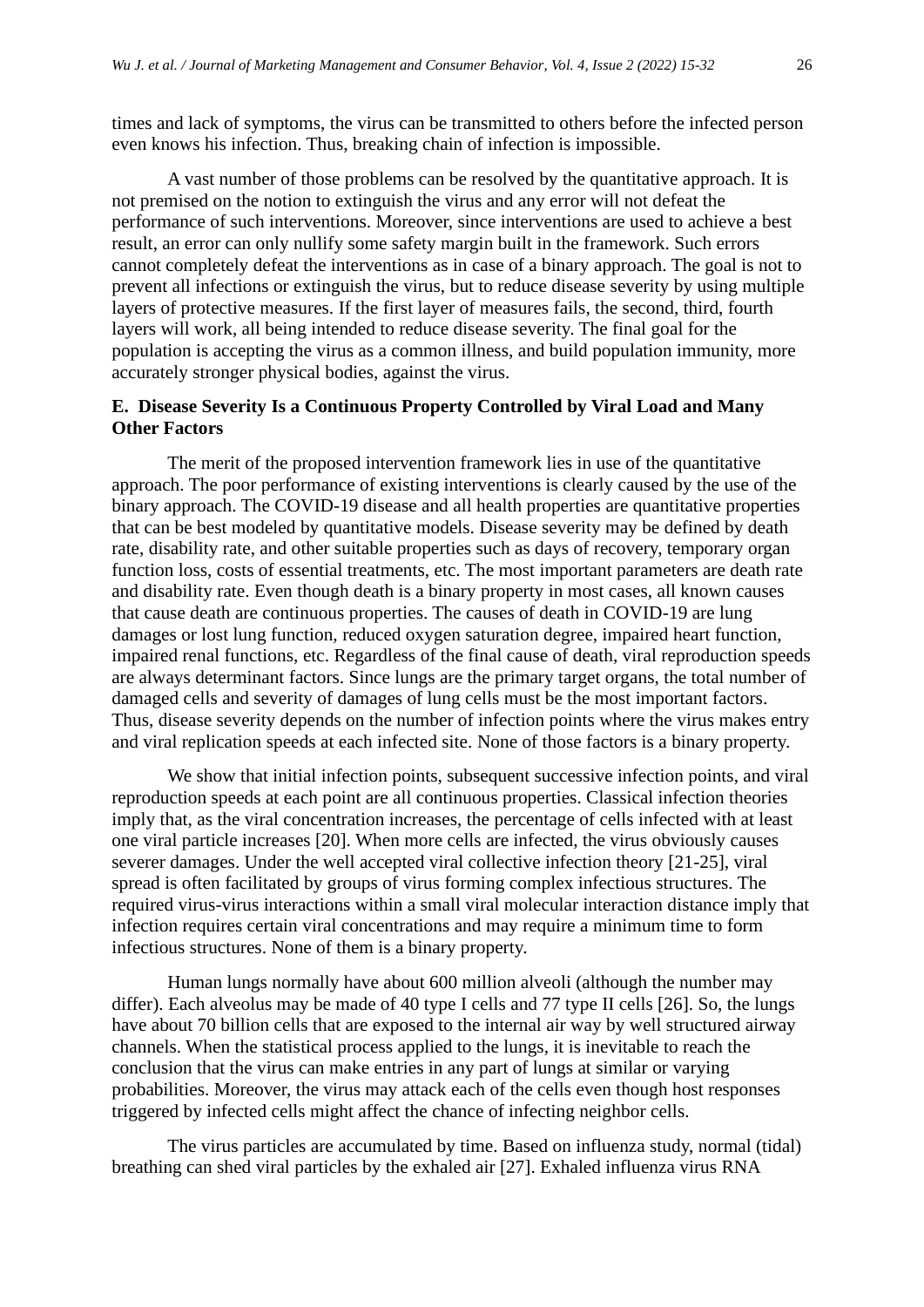generation rates range from 3.2 to 20 influenza virus RNA particles per minute and over 87% of particles exhaled were under  $1 \mu m$  in diameter. In a closed small room, the viral concentration could rapidly rise (add about 28,800 RNA copies/day for influenza virus, even though some of them fall on ground slowly). Influenza virus could be detected in the exhalations of infected persons during normal tidal breathing or talking but not during coughing [28]. Other studies showed that respiratory particles by influenza patients were produced while breathing or coughing, but not both maneuvers side-by-side [29, 30, 31]. The conflicts among different studies implies that the exact number of viral particles that an infected person can produce depend on many factors. In air samples collected from a school during an influenza season, influenza A virus was detected in densities ranging from  $2.0 \times 10$ (-1) to 1.9×10(4) (gene copies m−3 air) [32]. Detected viral concentrations, particle sizes and traveling distances are quantitative properties [33-37].

The degree of damages to the lungs depends on the total viral load and the ability of the immune system. Immunocompromise, underlying health condition, and drugs affect influenza viral reproduction and viral shedding [38-43]. We assume that the body can clear up viral infection by a small number of viral particles, but cannot stop the virus if the viral number is too large. The ability to contain the highest viral concentration would depend on the body health condition and must vary from person to person. A universal threshold for dividing infection and non-infection does not exist for all persons.

Alveolar macrophages are important in lung inflammation and resolution [44, 45]. Human lungs have about 20 million resident macrophages for potentially 600 million alveoli. There is only one macrophage for about every 30 alveoli. This ratio may vary due to differences in persons. A low macrophages/alvoeli ratio is also seen in mouse: one macrophage is present for every three alveoli [46].

Virus must exist in the form of foreign particles which might comprise viral RNA molecules, water molecules, dissolved gases, and biological materials. Based on the look of discharges, one could infer that the substances in airborne particles must vary greatly, depending on infected persons and health conditions. How alveolar macrophages carry out its function against inhaled pathogens is not entirely clear. According to one possibility, resident macrophages continually patrol the alveolar surface; and evidence even indicates that alveolar macrophages could serve as antigen carriers transporting pathogens to lung draining lymph nodes [45]. Although the findings support the notion that under pathogen challenge, some alveolar macrophages might migrate to lymph nodes, there is no direct evidence that macrophages can move and patrol alveoli. In fact live optical studies suggest that fixed alveolar macrophages do not migrate from their home alveoli despite the presence of bacteria in adjoining macrophage-free alveoli [44]. It was found that monocytes participate in steadystate surveillance of the lungs in a way that is complementary to resident macrophages and dendritic cells without differentiating into macrophages [47].

It is unnecessary to resolve the question on the mobility of macrophages and potential role of monocytes, one inevitable conclusion is that the ability of the lungs to remove foreign objects such as airborne particles is limited. If a small number of viral particles get into the lungs, they may be cleaned up by macrophages, dendritic cells, and monocytes. The lungs are unable to remove a large number of inhaled foreign objects. The failure points vary widely from person to person. There is no universal point that can be applicable to all people in a population. The inevitable conclusion is some healthy persons can tolerate a lot more viral particles than those with poor immune systems. The rule is the fewer viral particle, the better for each person.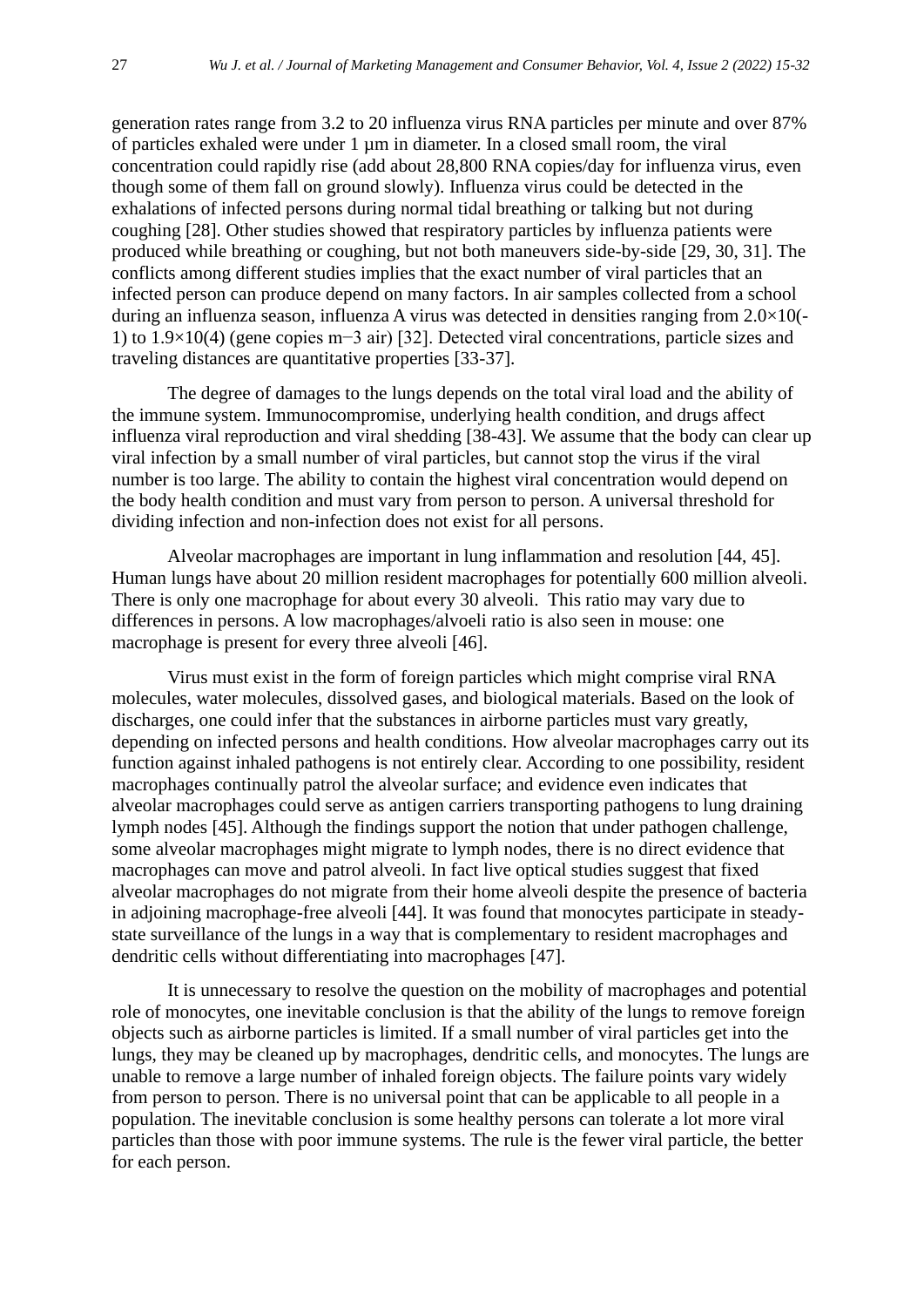The respiratory air flow structure and non-stopping breathing cycles greatly favor viral spread within the lungs [19]. If the host responses and innate response fail to contain the virus, some viruses make entries into the lungs or other cells. The viral replication activities eventually trigger the acquired immune response. Thus disease severity depends on relative speeds between the viral replication process and the immune response [16, 17]. Lungs are further damaged by a re-infection process [17-19]. As implied by both probability theory and collective infection theory, all uninfected cells can be infected by virus generated from the patient self. Moreover, both viral number and mutants can increase viral virulence. Thus, the ability of the lungs to prevent viral initial entries and ability to clear up infections varies greatly, depending on a large number of factors.

None of the above problems can be properly addressed by randomized controlled trials. There is no fixed dividing point that is good for every person in a population. If a critical health property is divided into two values based on population data, the dividing point introduces two kinds of errors for individual persons. It is too high for some persons but too lower for others. For similar reason, an intervention may be insufficient for some persons, but may be excessive for others. This is why a population-based treatment is not effective in treating personal diseases.

#### **F. Risks of Failure of the Intervention Framework**

The real risk is that people in common law nations have a hard time to accept the quantitative approach. The convention of converting from every continuous property to a binary property can be traced to common law practices. In the early common law courts, everything was converted to a binary value: good person and bad person, criminal and noncriminal, consideration and lack of it (one dollar is same one billion dollars), etc. In court, there are no gray areas besides two values. In medicine, very few health properties are binary, but most health properties are treated as two-value properties (e.g., health and unhealthy, disease and no disease). However, most health properties addressed in researches are actually continuous and are treated quantitatively. To comply with common law convention, experimental data are then converted back to two-value conclusions. Most health properties such as blood pressure, health condition, white blood count, glucose level, etc. are converted into two values according to man-made dividing points. The conversion step introduces great amount of errors. Pooling and averaging population data do not cause problems if study findings are used as evidence for establishing policies, laws, and resource allocations, etc. However, such findings cannot be used as the basis for treatment protocols for individual persons.

Scholars from non-common law nations can readily see great inaccuracies introduced by the two conversions. This intervention framework can be easily implemented in noncommon law nations. Anyone should be able to see problems from adding data from young men and old men, or from men and women to get data for some kind of averaged "human beings" that simply do not exist in nature. The framework cannot be easily implemented for a population that is used to address things in binary values. Due to traditional influence, all interventions such as use of masks, social distancing, incubation periods, etc. are treated as binary properties as in all CDC publications [48-50]. After the CDC changed its default rule to one favoring mask use, we immediately saw people wearing masks while they are running and riding bicycles in widely open areas. Implementation of this framework would require great effect of education before people can accept the quantitative approach.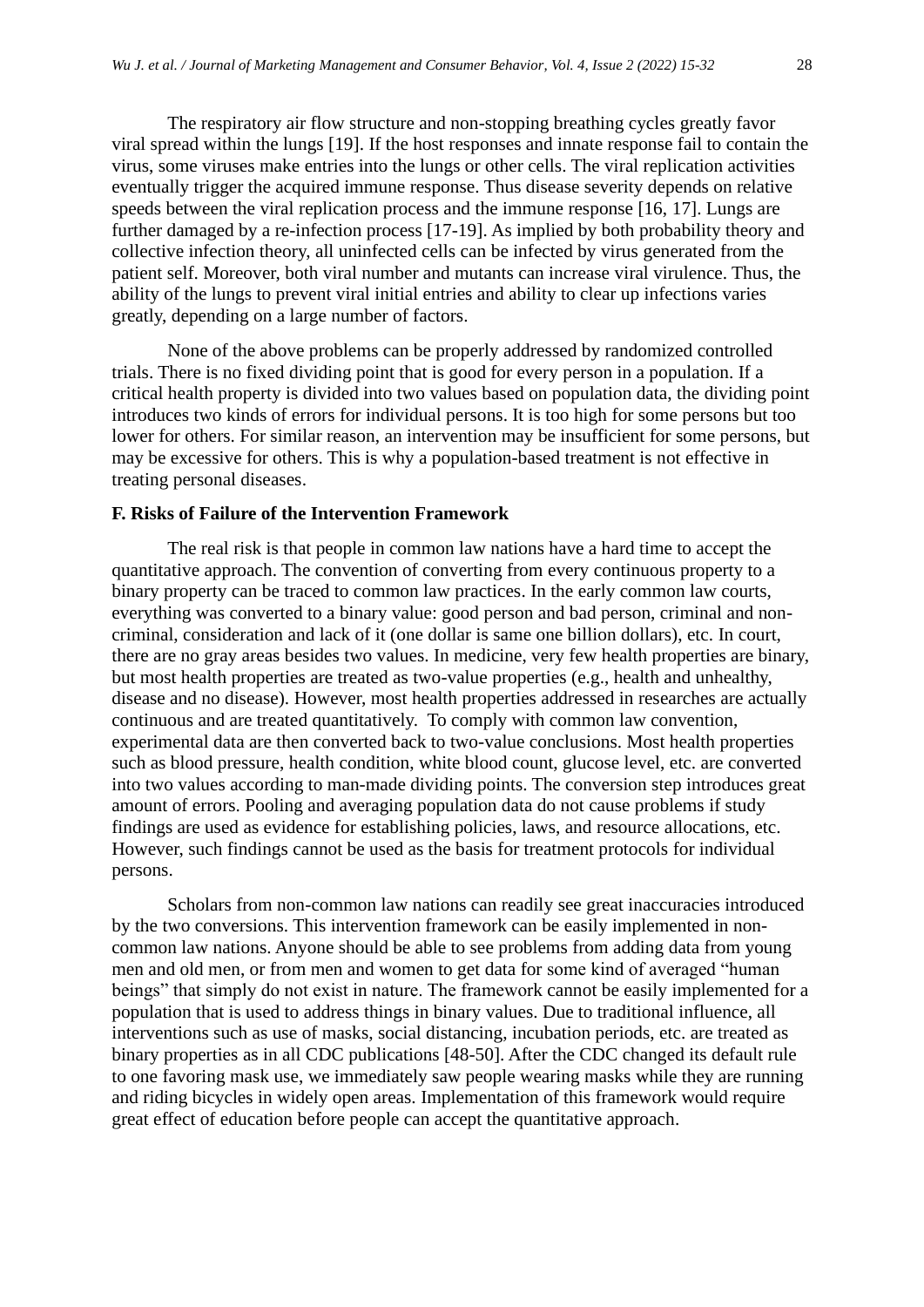#### **LIMITATIONS OF THIS STUDY**

The validity of the proposed public health intervention framework depends on detailed measures and acceptance of the quantitative approach by the population. When effective drugs and safe and effective vaccines are available, there may be diminished need to use intervention measures at all intervention points. If the virus mutates to alter disease severity on different groups of people, this may require adjustments to the current classification of vulnerable people. If a valid medical treatment is found, the treatment can be used as a treatment within this intervention framework. This intervention framework concept requires detailed measures, which can comprise a large number of options presently known or discovered in the future. The performance of this framework naturally depends on the effectiveness of specific intervention measures which are tailored to personal, business, and economic activities.

#### **FUNDING STATEMENT**

The author(s) declared that no grant was used in support of this research project.

#### **CONFLICT OF INTERESTS**

None

#### **ADDITIONAL INFORMATION**

Additional information is provided in a supplemental document and some information will be stored in igoosa.com online database. This article may be used by any person for personal use as fair use; any use for research and development and public welfare is permitted by default.

#### **REFERENCES**

- 1. WHO, Coronavirus disease 2019 (COVID-19) Situation Report 78 Data as reported by national authorities by 10:00 CET 7 April 2020. Accessed at https://www.who.int/emergencies/diseases/novel-coronavirus-2019/situation-reports
- 2. Coronavirus Cases: United States, Last updated: April 07, 2020, 20:31 GMT. Accessed at https://www.worldometers.info/coronavirus/country/us/
- 3. Goldstein S. Morgan Stanley releases new forecast showing U.S. economy may drop as much as 38%. April 3, 2020. Accessed at https://www.marketwatch.com/story/morgan-stanley-releases-new-forecast-showingus-economy-may-drop-as-much-as-38-2020-04-03
- 4. Associated Press. (Thu 2 Apr 2020) Coronavirus outbreaks like 'wildfire' at US nursing homes under lockdowns. Measures including a ban on visits and daily health screenings of staffers either came too late or were not rigorous enough. Accessed at [https://www.google.com/search?channel=cus2&client=firefox-b-1](https://www.google.com/search?channel=cus2&client=firefox-b-1-d&q=maryland+oldly+care+covid-19) [d&q=maryland+oldly+care+covid-19.](https://www.google.com/search?channel=cus2&client=firefox-b-1-d&q=maryland+oldly+care+covid-19)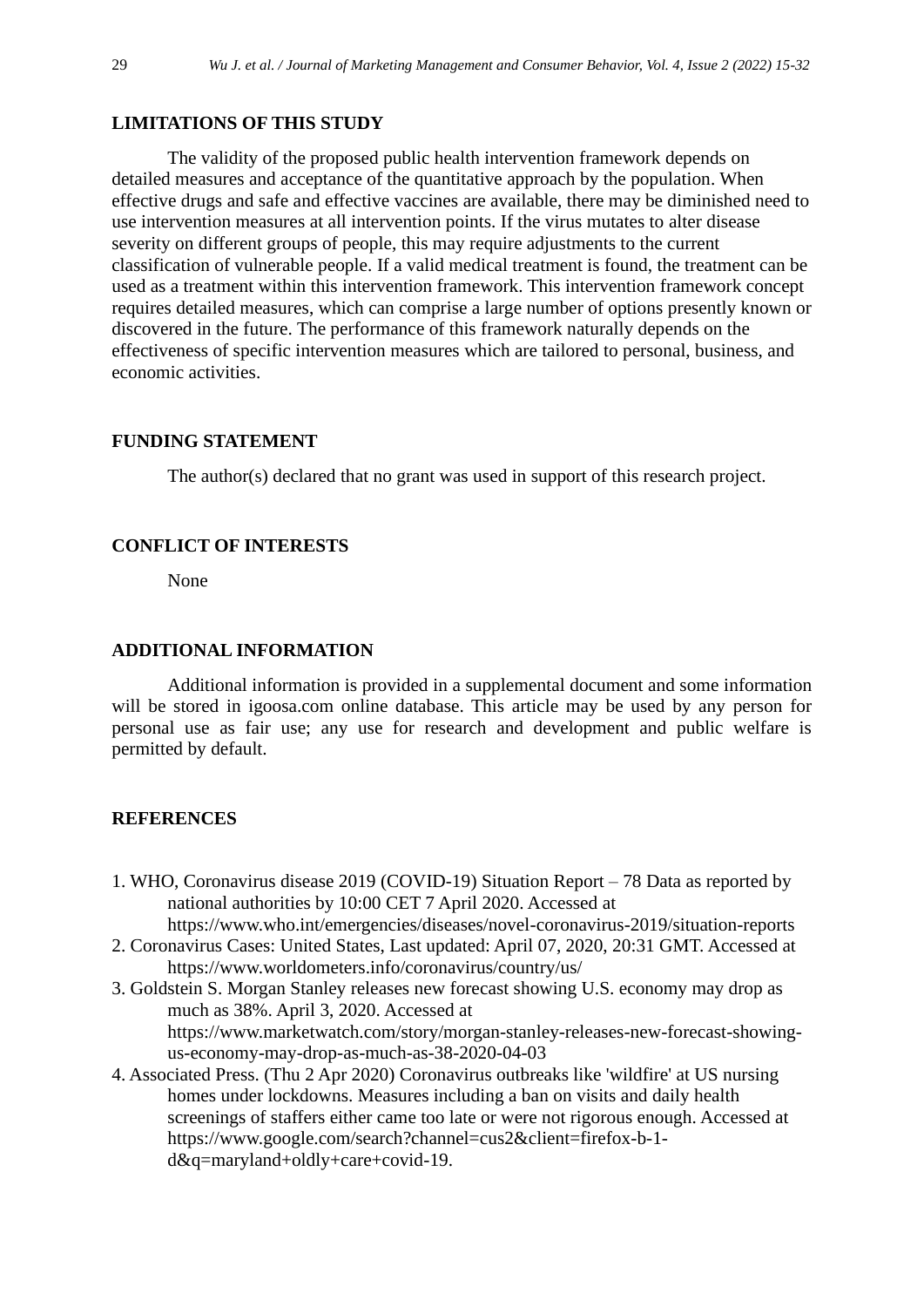- 5. Thompson D. Why Will It Take So Long for a COVID-19 Vaccine? April 6, 2020, HealthDay News. Accessed at https://www.usnews.com/news/healthnews/articles/2020-04-06/why-will-it-take-so-long-for-a-covid-19-vaccine.
- 6. Abdul-Rasool S, Fielding BC. Understanding Human Coronavirus HcoV-NL63. Open Virol J. 2010;4:76–84.
- 7. Domingo E, Holland JJ. RNA Virus Mutations and Fitness for Survival, Annual Review of Microbiology. 1997;51:151–78.
- 8. Yang Y, Yang M, Shen C, et al. Evaluating the accuracy of different respiratory specimens in the laboratory diagnosis and monitoring the viral shedding of 2019-nCoV infections. medRxiv preprint doi: https://doi.org/10.1101/2020.02.11.20021493.
- 9. Ma J, Lew L, Jeong-ho L. (22 Mar, 2020) A third of coronavirus cases may be 'silent carriers', classified Chinese data suggests. . South China Morning Post. Accessed at https://www.scmp.com/news/china/society/article/3076323/third-coronavirus-casesmay-be-silent-carriers-classified.
- 10. Hein A. Maryland nursing home coronavirus outbreak may have started with asymptomatic staffer, gov says. Fox News. April 2, 2020. Accessed at https://www.foxnews.com/health/maryland-nursing-home-coronavirus-outbreakstarted-asymptomatic-staffer-gov-says
- 11. CDC. Severe Outcomes Among Patients with Coronavirus Disease 2019 (COVID-19) United States, February 12–March 16, 2020. The report was posted online on March 18, 2020 as an MMWR Early Release. Weekly/March 26, 2020/69(12);343-346.
- 12. Verity R, Okell LC, Dorigatti I, et al. Estimates of the severity of coronavirus disease 2019: a model-based analysis. Lancet Infect Dis 2020. Published Online March 30, 2020. https://doi.org/10.1016/Published online March 30, 2020 Doi: 10.1016/S1473- 3099(20)30243-7.
- 13. Lilienfeld AM. Practical Limitations of Epidemiologic Methods. Environmental Health Perspectives.1983;52:3-8.
- 14. Wu, JQ and Zha, P. Randomized Clinical Trial Is Biased and Invalid In Studying Chronic Diseases, Compared with Multiple Factors Optimization Trial (November 4, 2019). Available at SSRN: https://ssrn.com/abstract=3480523 or doi: 10.2139/ssrn.3480523
- 15. Tang B, Wang X, Li Q. et al. Estimation of the transmission risk of 2019-nCov and its implication for public health interventions. Electronic copy available at: https://ssrn.com/abstract=3525558.
- 16. Wu JQ, Zha P. Treatment Strategies for Reducing Damages to Lungs in Coronavirus and Other Lung Infections (February 6, 2020). Available at SSRN: https://ssrn.com/abstract=3533279 Doi: 10.2139/ssrn.3533279
- 17. Wu JQ, Zha P. Preventive, Mitigating and Treatment Strategies for Containing or Ending the COVID-19 Pandemic (a first update) (February 25, 2020). Available at SSRN: <https://ssrn.com/abstract=3544428> Doi: 10.2139/ssrn.3544428.
- 18. Wu JQ, Zha P. Association of COVID-19 Disease Severity with Transmission Routes and Suggested Changes to Community Guidelines (March 13, 2020). Available at SSRN: <https://ssrn.com/abstract=3554043> Doi: 10.2139/ssrn.3554043.
- 19. Wu JQ, Zha P. Mask Is a Double-edged Sword in the Fight Against COVID-19 Pandemic (March 28, 2020). Available at SSRN: https://ssrn.com/abstract=3563851 Doi: 10.2139/ssrn.3563851
- 20. Ellis E, Delbruck M. The Growth of Bacteriophage. The Journal of General Physiology. 1939;22(3):365–384.
- 21. Zwart MP, Hemerik L, Jenny S, et al. An experimental test of the independent action hypothesis in virus–insect pathosystems. Proc. R. Soc. B 2009;276:2233–2242.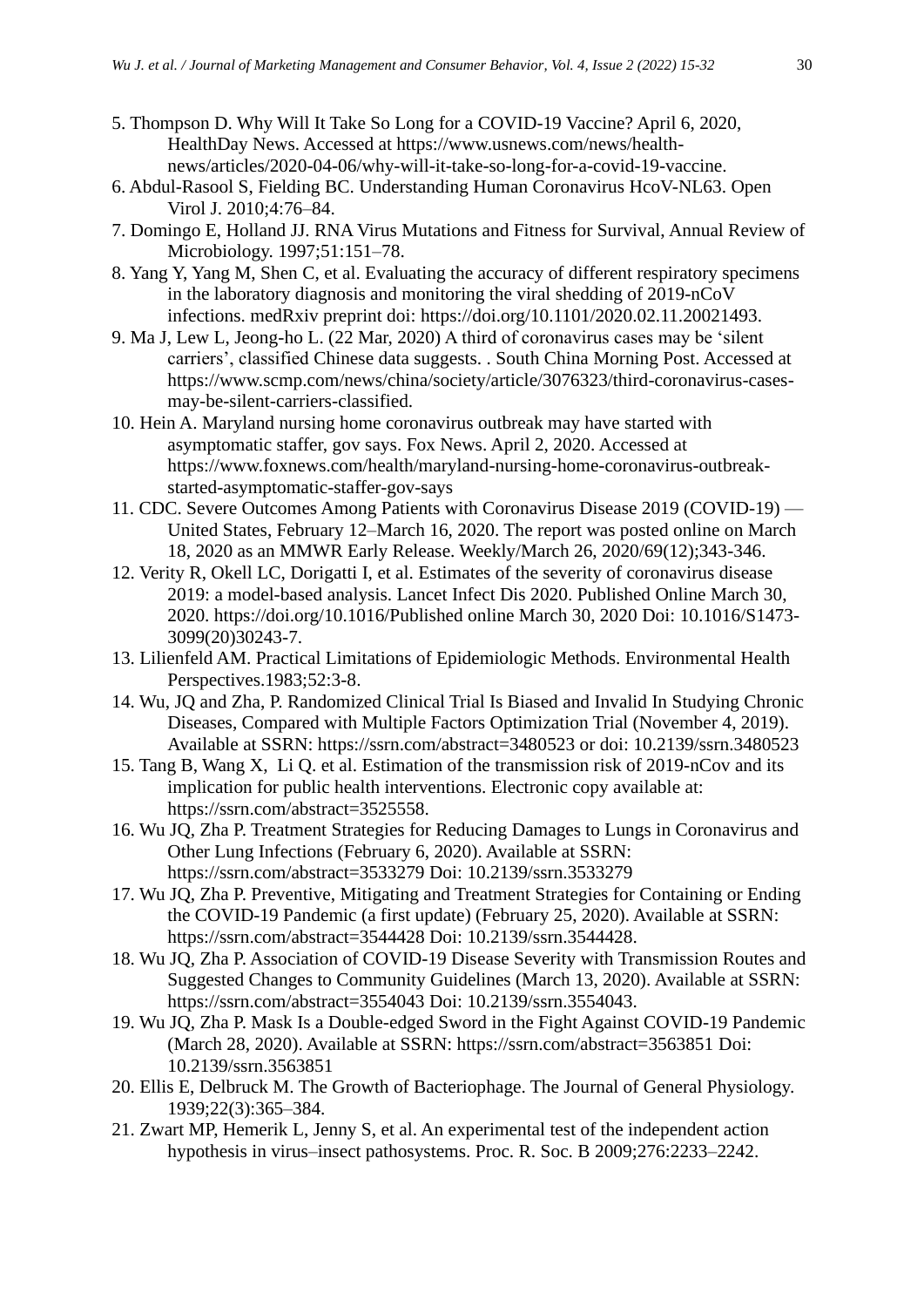- 22. Leeks A, Sanjuán R, West SA. The evolution of collective infectious units in viruses. Virus Res. 2019 May;265:94–101.
- 23. Vignuzzi M, Stone JK, Arnold JJ, et al. Quasispecies Diversity Determines Pathogenesis Through Cooperative Interactions in a Viral Population, Nature, 2006;439:344–8.
- 24. Shirogane Y, Watanabe S, Yanagi Y. Cooperation between different variants: A unique potential for virus evolution. Virus Res. 2019 Apr 15;264:68-73.
- 25. Leeks A, Segredo-Otero EA, Sanjuán R, West SA. Beneficial coinfection can promote within-host viral diversity. Virus Evol. 2018;4/2.
- 26. Weibel ER. On the Tricks Alveolar Epithelial Cells Play to Make a Good Lung. Am J Respir Crit Care Med. 2015;191(5):504–513.
- 27. Fabian P, McDevitt JJ, DeHaan WH. Influenza virus in human exhaled breath: an observational study. PLoS One 2008,3, e2691.
- 28. Stelzer-Braid S, Oliver BG, Blazey AJ, et al. Exhalation of respiratory viruses by breathing, coughing, and talking. J Med Virol. 2009B;81:1674–1679.
- 29. Lindsley WG, Blachere FM, Thewlis RE, et al. Measurements of airborne influenza virus in aerosol particles from human coughs. PLoS ONE. 2010;5:e15100.
- 30. Milton DK, Fabian MP, Cowling BJ, et al. Influenza virus aerosols in human exhaled breath: particle size, culturability, and effect of surgical masks. PLoS pathogens. 2013;9:e1003205.
- 31. Lindsley WG, Pearce TA, Hudnall JB, et al. Quantity and size distribution of coughgenerated aerosol particles produced by influenza patients during and after illness. J Occup Environ Hyg. 2012;9:443–449.
- 32. Coleman KK, Sigler WV. Airborne Influenza A Virus Exposure in an Elementary School. Scientific Reports. 2020;10,1859.
- 33. Alonso C, Goede DP, Morrison RB, et al. Evidence of infectivity of airborne porcine epidemic diarrhea virus and detection of airborne viral RNA at long distances from infected herds. Vet Res. 2014 Jul 14;45:73. Doi: 10.1186/s13567-014-0073-z.
- 34. Alonso C, Raynor PC, Goyal S, et al. Assessment of air sampling methods and size distribution of virus-laden aerosols in outbreaks in swine and poultry farms. Journal of Veterinary Diagnostic Investigation. 2017;29(3) 298–304.
- 35. Arruda AG, Tousignant S, Sanhueza J, et al. Aerosol Detection and Transmission of Porcine Reproductive and Respiratory Syndrome Virus (PRRSV): What Is the Evidence, and What Are the Knowledge Gaps? Viruses. 2019 Aug 3; 11(8). Epub 2019 Aug 3.
- 36. Corzo CA, Culhane M, Dee S, et al. Airborne Detection and Quantification of Swine Influenza A Virus in Air Samples Collected Inside, Outside and Downwind from Swine Barns. PLoS One. 2013 Aug 8;8(8):e71444.
- 37. Alonso C, Raynor PC, Davies PR, Torremorell M. Concentration, Size Distribution, and Infectivity of Airborne Particles Carrying Swine Viruses. PLoS One. 2015 Aug 19;10(8):e0135675. Doi: 10.1371/journal.pone.0135675. ECollection 2015.
- 38. Hall CB. Nosocomial viral respiratory infections: perennial weeds on pediatric wards. Am J Med. 1981;70:670–676.
- 39. Hall CB, Douglas RG, Jr, Geiman JM, Meagher MP. Viral shedding patterns of children with influenza B infection. J Infect Dis. 1979;140:610-613.
- 40. Frank AL, Taber LH, Wells CR, et al. Patterns of shedding of myxoviruses and paramyxoviruses in children. J Infect Dis. 1981;144:433–441.
- 41. Weinstock DM, Gubareva LV, Zuccotti G. Prolonged shedding of multidrug-resistant influenza A virus in an immunocompromised patient. N Engl J Med. 2003;348:867– 868.